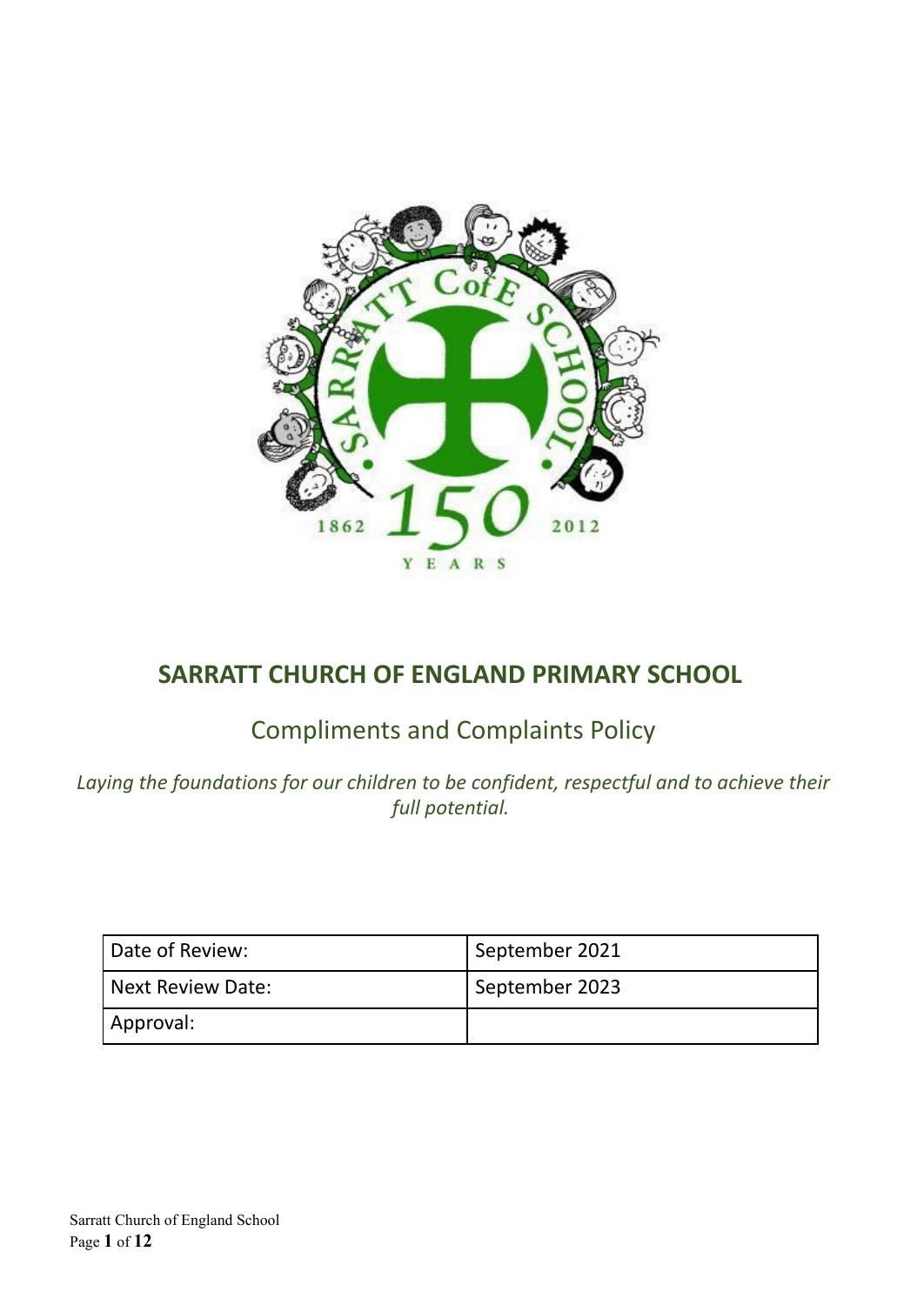### **We care about what you think**

At Sarratt C of E school, Christian values are at the heart of everything we do. We deliver our vision through following 'The Sarratt way', 'treating others the way we would want to be treated ourselves' and striving to 'do our best to be our best selves'.

In our school, we respect and value the views of all. Each day this school makes many decisions and tries hard to do the best for all the children. Your comments - either positive or negative - are helpful for future planning.

You may want to talk to us about a particular aspect of this school, though not actually make a complaint - you just want to get something 'off your chest'. We recognise that most concerns can be resolved quickly and effectively when brought to our attention. If you are dissatisfied about the way your child is being treated, or any actions or lack of action by us, please feel free to contact us.

Equally, we want to hear your positive comments so that we can build on our strengths as well as addressing areas to improve. This can be passed on verbally to the member of staff concerned or via email to the school admin who will direct your compliment to the member of staff concerned. You may feel it appropriate to alert the Head of School or Chair of Governors to your compliment, in which case you can email them directly using the contacts listed in Appendix A.

#### **We will endeavour to**

- Deal with your concern honestly, politely and in confidence.
- Look into it thoroughly and fairly.
- Deal with urgent concerns quickly.
- Keep you up to date with progress at each stage.
- Apologise if we make a mistake.
- Inform you of actions.
- Reply to formal complaints within **28 school days (5½ weeks)**.

#### **The Informal Stage**

On most occasions concerns can be resolved immediately by speaking to a child's class teacher. It may be necessary for you to make an appointment at a time which is convenient to both you and the teacher.

If your concern is relating to a particular area of school life, e.g. sports provision, SEND, please see Appendix A for the relevant member of staff to contact.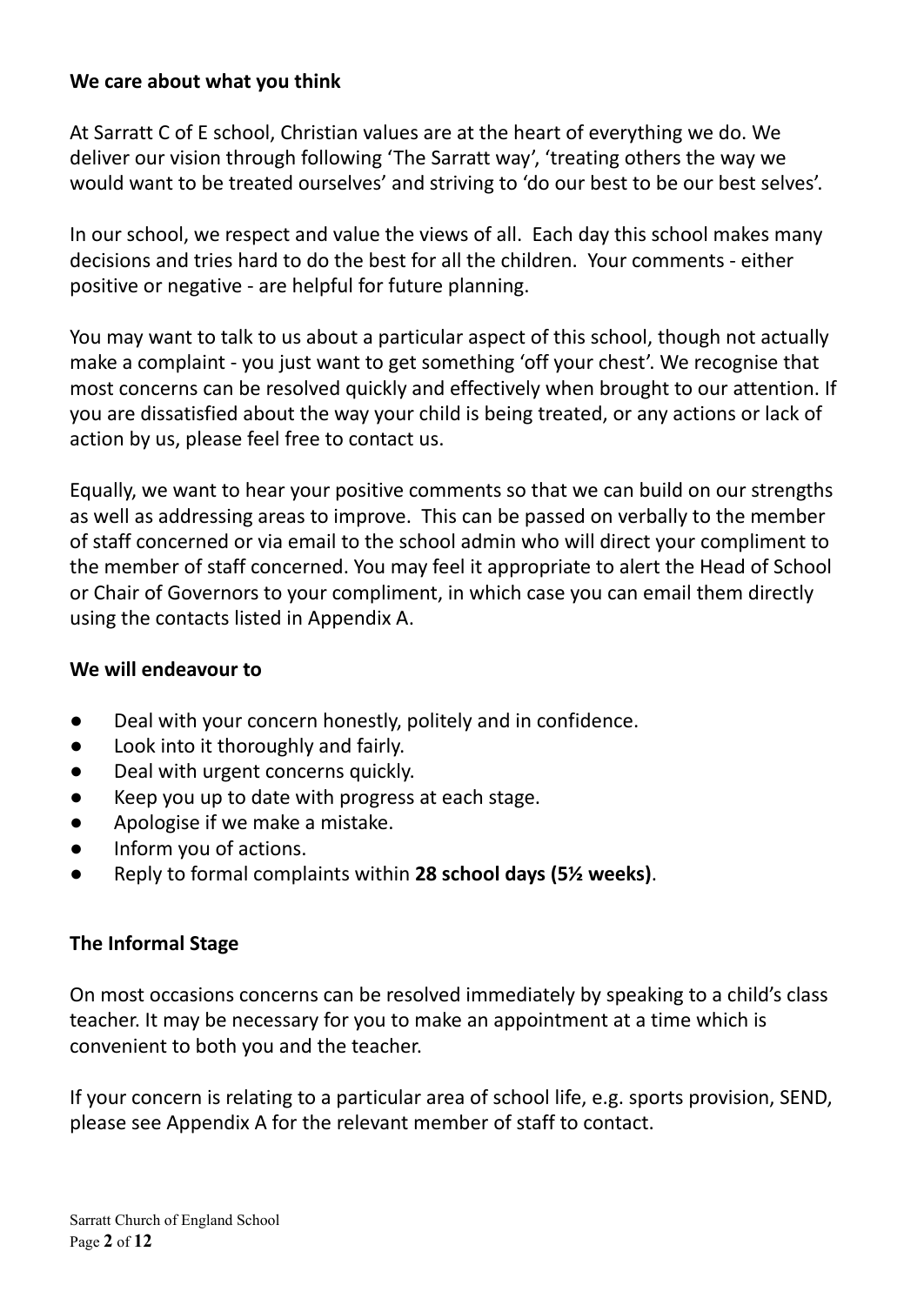You are advised to let the teacher or member of staff know the nature of the concern when making an appointment so that they may investigate further if necessary.

The purpose of the meeting is to establish a solution or to agree a plan of action to resolve the concern. If the meeting fails to do so then make an appointment to see a member of the SLT.

The SLT will normally make further investigations and meet with you to suggest a workable solution. If you feel that the matter is not satisfactorily resolved, you may request a further meeting with the Head of School or consider making the matter the subject of a formal complaint.

# **First Formal Stage**

Request a meeting with the Head of School who will complete the form in Appendix B and investigate your complaint. The Head of School will aim to inform you of the outcome within 10 school days (2 weeks).

If your first contact is with individual Governors, they will advise you to take up your concerns with the appropriate member of staff or Head of School. A Governor should not be made aware of a potential complaint as they may be required to sit on a Panel in the event of a formal hearing (Stage Two) and should be impartial.

If your complaint is about the Head of School, you should write to the Chair of Governors.

If your child has a Statement of Special Educational Needs (SEN) or an Education, Health and Care Plan (EHCP) you might find it helpful to talk to our Special Educational Needs Co-ordinator (SENCo) or your child's named Special Needs Officer at the Local Authority. The SEND Information Advice and Support Service (SENDIASS – formerly Parent Partnership) may also be able to help you.

# **Second Formal Stage**

If you remain dissatisfied following Stage 1 and wish to take your complaint further, you will be asked to complete a form (Appendix C) which should be placed in a sealed envelope and addressed for the attention of the Chair of Governors.

The Chair of Governors will arrange for your complaint to be considered and investigated under the arrangements approved by the Governing Body. This should involve a Panel of Governors at a hearing where the complainant and the respondent are invited to attend. If the Chair of Governors or another Governor has been involved in discussions to help settle the matter at Stage 1, s/he should arrange for another Governor to take charge of the situation. Neither the Chair of Governors nor the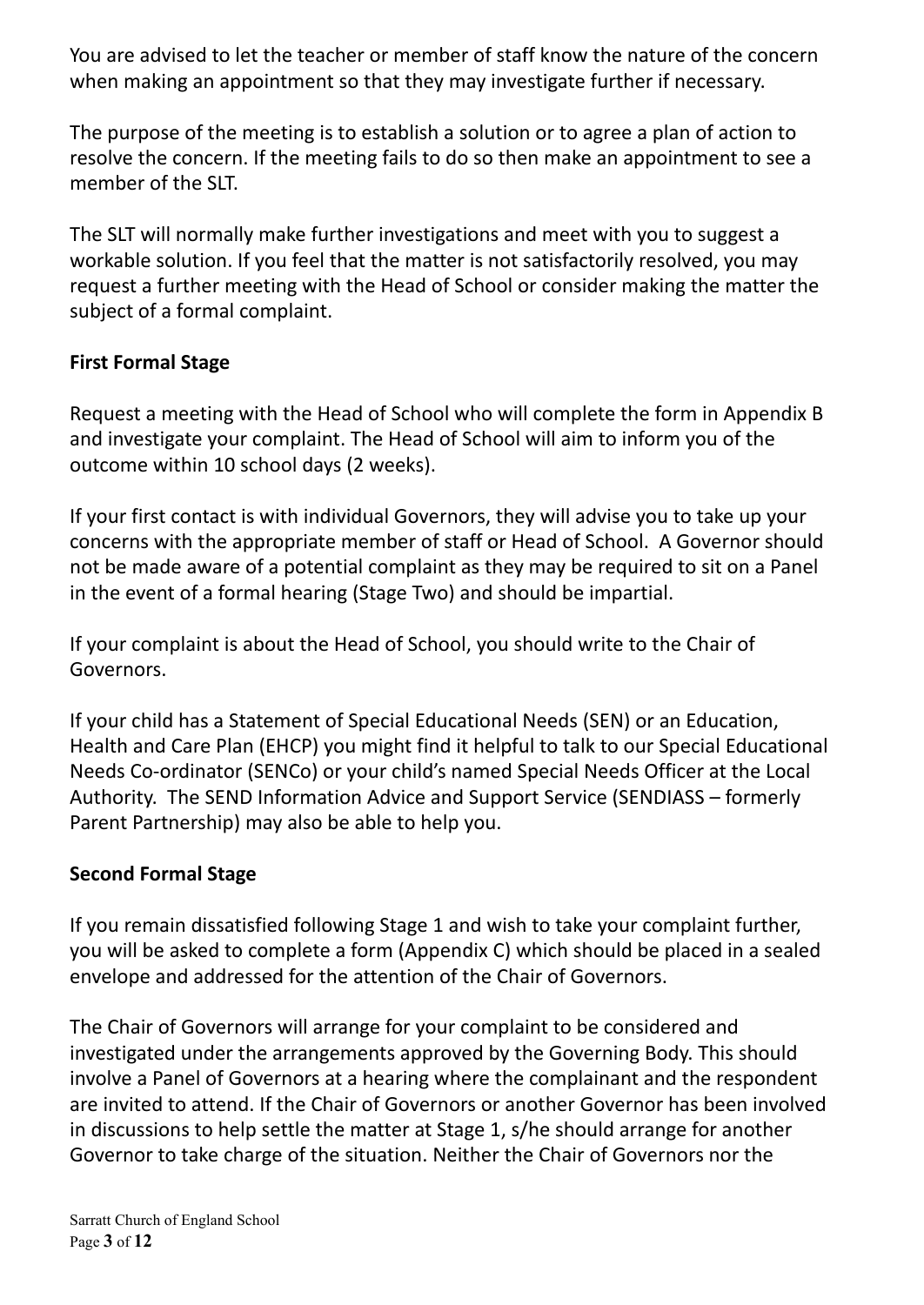Governor in charge should sit on the Panel themselves and they should instead ensure that a Panel is convened in line with the timeframes and guidance set out in the school's complaints procedure. The Governor in charge of investigating the complaint may ask to meet you to discuss your concerns. It is not advisable for a Panel to investigate and conclude matters without giving the Complainant and Respondent the opportunity to respond. Therefore a formal hearing with all in attendance is most preferable.

You should make sure that the Governors' Complaint Panel is provided with any written information or evidence you intend to use in a formal hearing. You may bring a friend, representative or interpreter to any meeting if you wish. The Chair of the Panel may invite any person who may help establish the facts of the complaint. The Chair should tell you who this person is before the meeting. If any member of staff is required by the Governing Body to attend a meeting they will have the opportunity to be accompanied or represented as they wish. A member of staff named in a complaint may also choose to attend a meeting, even if not required to do so by the Governors. They may be represented. If this happens, we will inform you in advance.

When the Panel has fully investigated your complaint, the Chair of the Panel or the Governor in charge of the investigation will write to you to tell you the findings. These findings will be reported to the Governing Body. The Chair of Governors will then write to you confirming the outcome of your complaint and any agreed actions to be taken. Our Governing Body will aim to deal with your complaint **within 28 school days (5½ weeks)**.

# **Frivolous or Vexatious Complaints**

We may reject a complaint at any time if the complaint has no serious purpose, or is intended to cause disruption or annoyance, or if the complainant is seeking an unrealistic remedy. We refer to these complaints as frivolous or vexatious.

A frivolous or vexatious complaint can be characterised in a number of ways:

- Complaints which are obsessive, persistent, harassing, prolific, repetitious;
- Insistence upon pursuing unmeritorious complaints and/or unrealistic outcomes beyond all reason;
- Insistence upon pursuing meritorious complaints in an unreasonable manner;
- Complaints which are designed to cause disruption or annoyance;
- Demands for redress which lack any serious purpose or value.

We understand that if you contact us with what you believe is a complaint, then it is a concern to you, whatever others might think. We are sensitive to the fact that if you raises the same or similar issues repeatedly, despite receiving a full response, there may be underlying reasons for this persistence.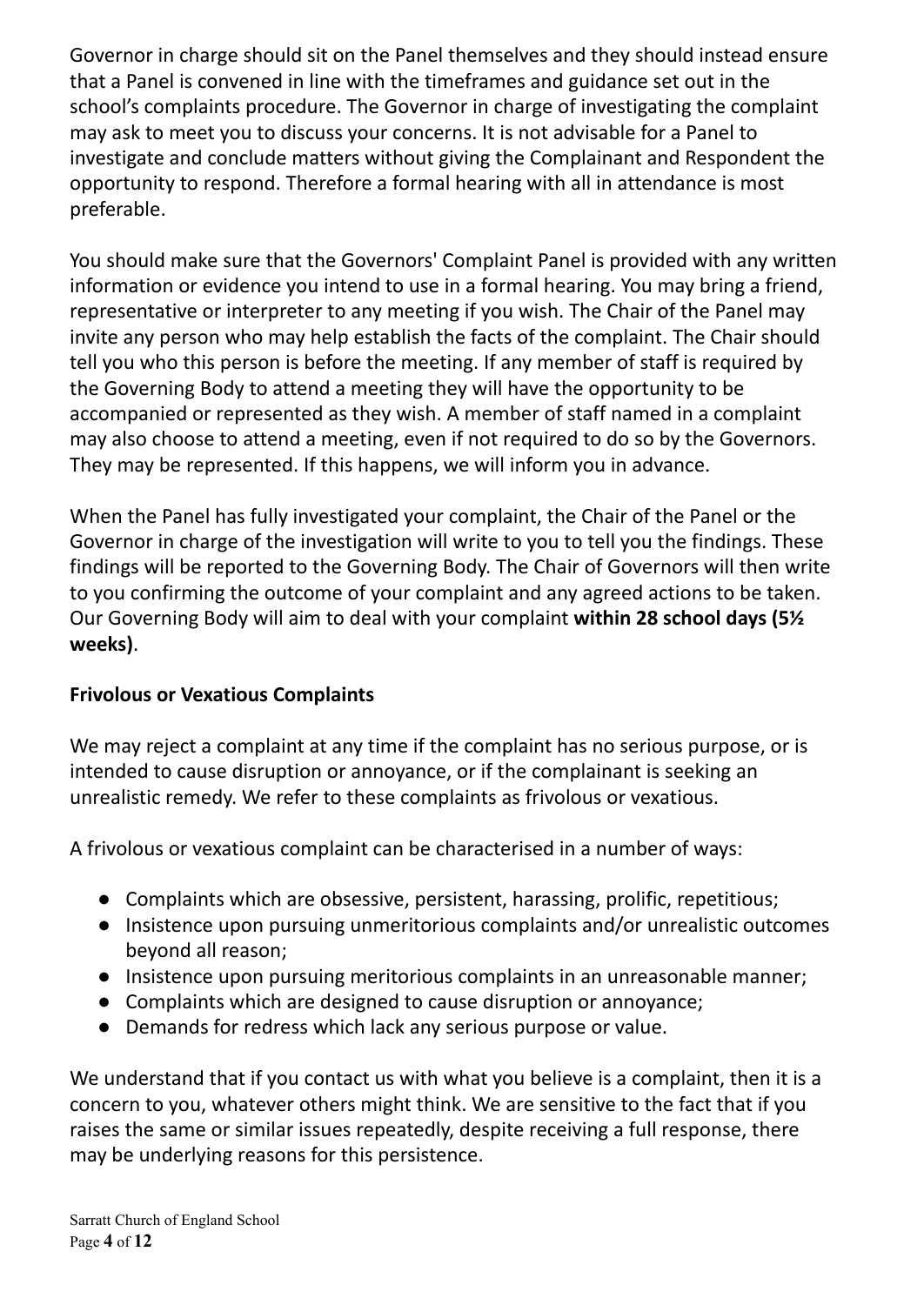Deciding whether a request is frivolous or vexatious is a balancing exercise, taking into account all the circumstances of the case.

If we decide that a complaint is frivolous or vexatious, we will write to you explaining that we are terminating our consideration of the complaint. We will give reasons for our decision.

#### **Further Recourses**

You can complain to the Secretary of State at the Department for Education:

The Secretary of State Department for Education Sanctuary Buildings Great Smith Street London SW1P 3BT Website: www.education.gov.uk Telephone: 0370 000 2288

In the case of complaints about Special Educational Needs provision, you may complain further to the Local Authority. This should be done by writing to the Children's Services Complaints Manager.

It should be noted however that if you wish to pursue this route, you must do so within 20 working days (4 weeks) of receiving the written outcome of the hearing into your complaint. After 20 working days (4 weeks), neither the school nor the Local Authority is under any obligation to investigate or progress your complaint any further.

#### **Useful Contacts**

Advisory Centre for Education POhWER Education Advice & Training Hertlands House 72 Durnsford Road Primett Road London Stevenage N11 2EJ SG1 3EE Web: www.ace-ed.org.uk Web: www.pohwer.net Phone: 0300 0115 142 Phone: 0300 456 2370

Riverside Office Centre (NYAS) Century House North Egerton House North Station Road Tower Road

Children's Legal Centre National Youth Advocacy Service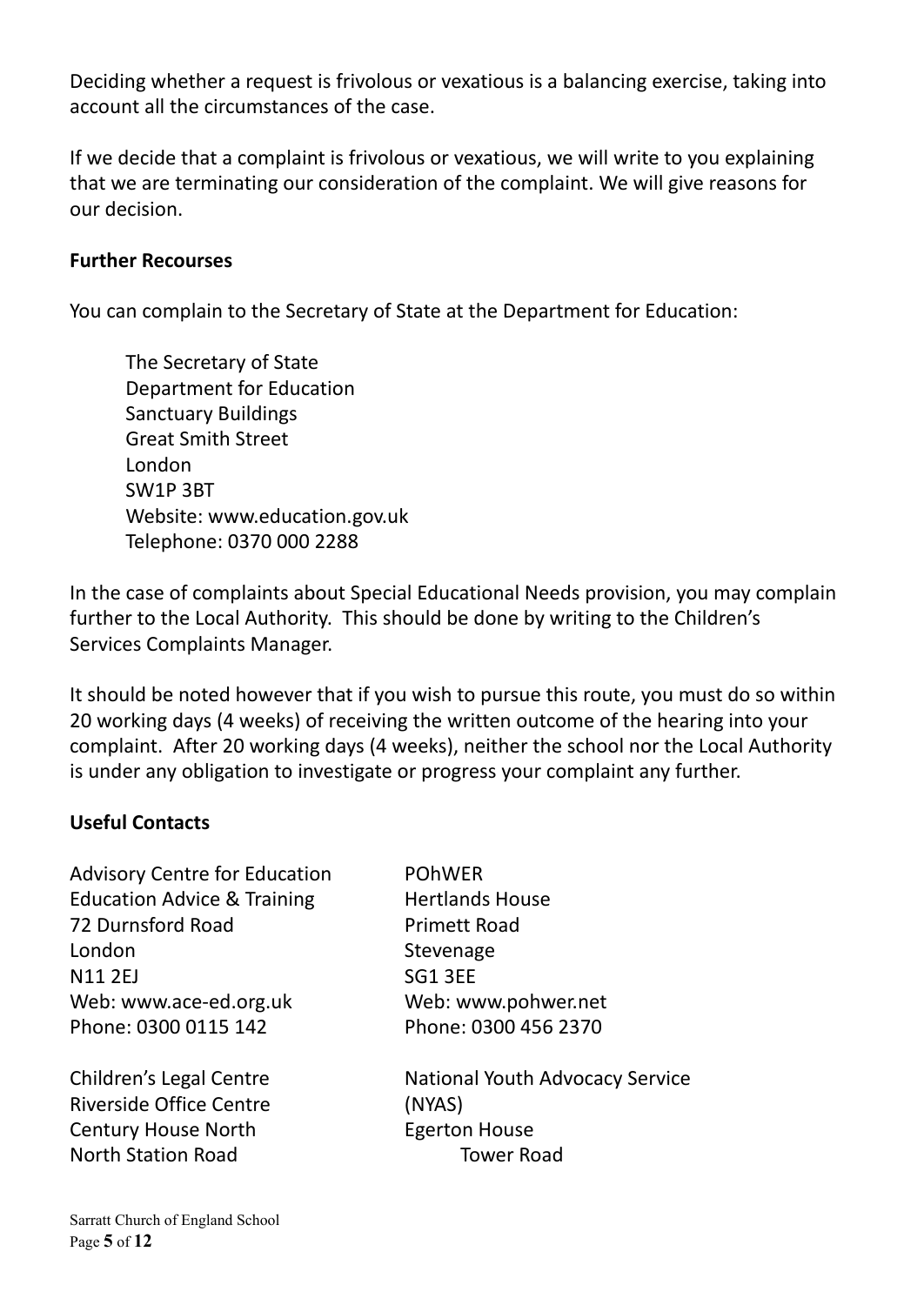Colchester **Birkenhead** Essex Wirral CO1 1RE CH41 1FN Web: www.childrenslegalcentre.com Web: www.nyas.net Phone: 0345 345 4345 Phone: 0345 345 4345

SENDIASS (Special Educational Needs & Disability Information Advice Support Service – formerly Parent Partnership) Registry Office Block CHR102 County Hall Hertford SG13 8DF Web: www.hertsdirect.org/parentpartnership Email: parent.partnership@hertfordshire.gov.uk Phone: 01992 555847

Family Lives (Formerly Parentline Plus) 15-17 The Broadway Hatfield Hertfordshire AL9 5HZ Web: www.familylives.org.uk Phone: 0808 800 2222

#### **APPENDIX A**

#### **STAFF CONTACTS**

| Nature of your concern | <b>Staff member</b> | Contact details              |
|------------------------|---------------------|------------------------------|
| <b>SEND</b> provision  | Mrs Byrne           | I senco@sarratt.herts.sch.uk |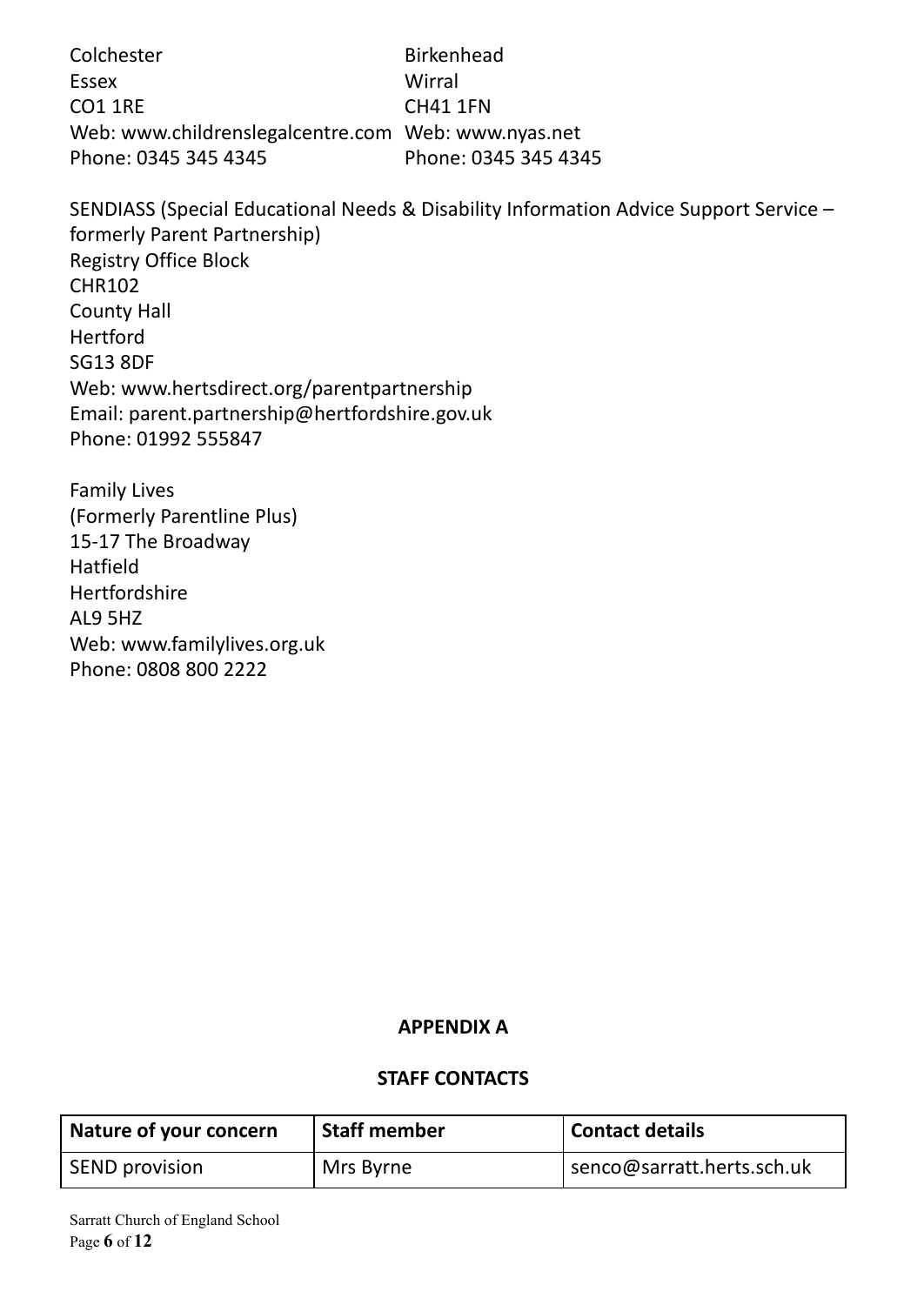| Lunches                             | Mrs O'Brien/ Mrs<br><b>Wyland/ Miss Presswell</b> | admin@sarratt.herts.sch.uk    |
|-------------------------------------|---------------------------------------------------|-------------------------------|
| <b>Milk</b>                         |                                                   |                               |
| <b>Visits</b>                       |                                                   |                               |
| <b>Office Communication</b>         |                                                   |                               |
| Clubs                               |                                                   |                               |
| Parentmail                          |                                                   |                               |
| Curriculum                          | Class teacher                                     | admin@sarratt.herts.sch.uk    |
| Pastoral                            |                                                   |                               |
| Social and emotional<br>development |                                                   |                               |
| <b>Behaviour</b>                    |                                                   |                               |
| Safeguarding                        | Mrs O'Hare                                        | head@sarratt.herts.sch.uk     |
| <b>Health and Safety</b>            | Mrs Serby (SLT)                                   | admin@sarratt.herts.sch.uk    |
| Sports provision                    | Mrs Goldspring                                    | admin@sarratt.herts.sch.uk    |
| Governance                          | Mrs Disdale                                       | jdisdale@sarratt.herts.sch.uk |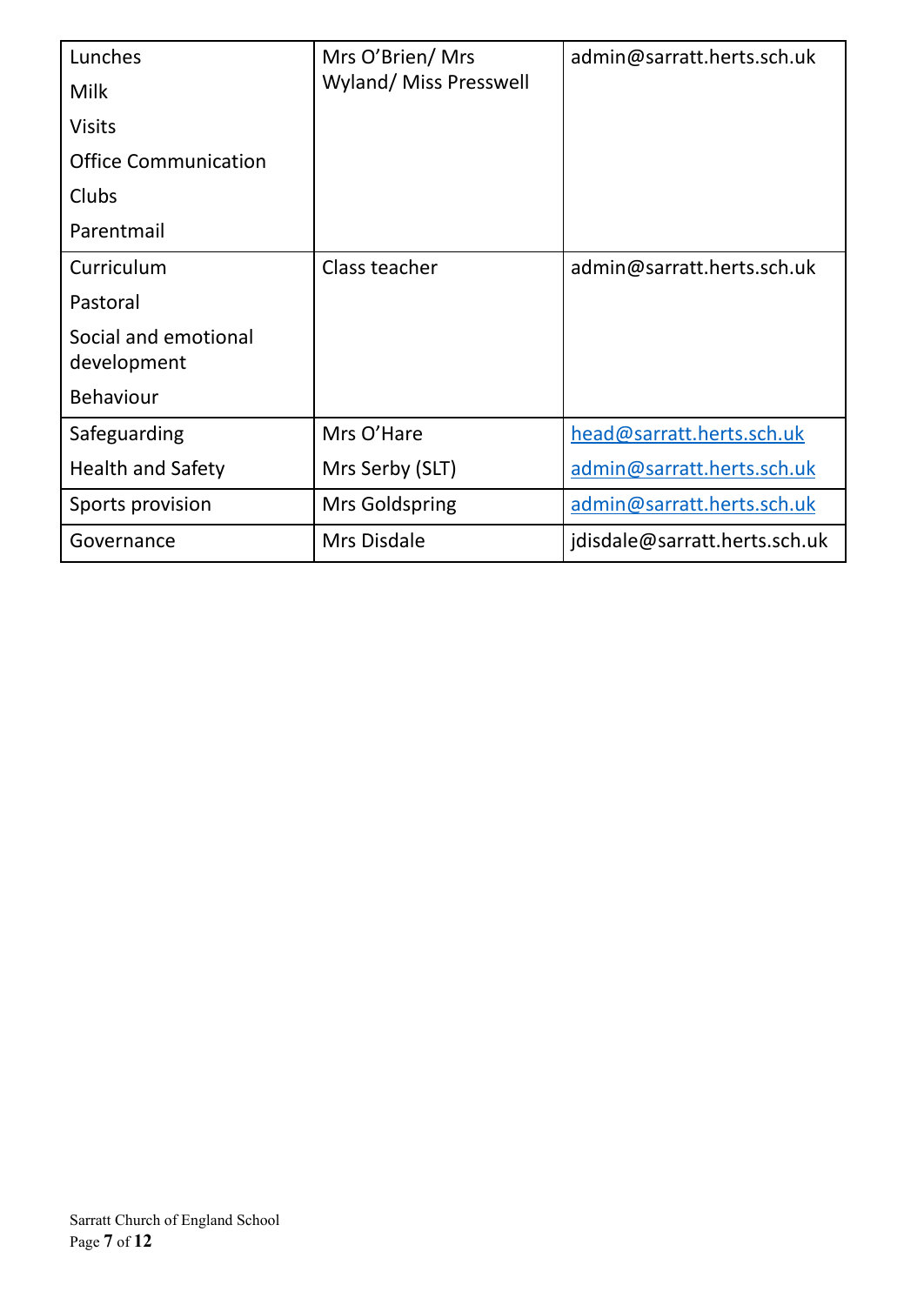#### **APPENDIX B**

# **FORMAL FOR STAGE ONE - FORMAL COMPLAINT**

**To be completed during meeting with Head of School**

| Name                                              |        |  |  |  |  |  |  |  |  |  |  |  |  |
|---------------------------------------------------|--------|--|--|--|--|--|--|--|--|--|--|--|--|
| Address                                           |        |  |  |  |  |  |  |  |  |  |  |  |  |
| Postcode                                          |        |  |  |  |  |  |  |  |  |  |  |  |  |
| Email                                             |        |  |  |  |  |  |  |  |  |  |  |  |  |
| Telephone                                         | Day    |  |  |  |  |  |  |  |  |  |  |  |  |
|                                                   | Night  |  |  |  |  |  |  |  |  |  |  |  |  |
|                                                   | Mobile |  |  |  |  |  |  |  |  |  |  |  |  |
| What is it you wish to complain about?            |        |  |  |  |  |  |  |  |  |  |  |  |  |
|                                                   |        |  |  |  |  |  |  |  |  |  |  |  |  |
|                                                   |        |  |  |  |  |  |  |  |  |  |  |  |  |
|                                                   |        |  |  |  |  |  |  |  |  |  |  |  |  |
|                                                   |        |  |  |  |  |  |  |  |  |  |  |  |  |
|                                                   |        |  |  |  |  |  |  |  |  |  |  |  |  |
|                                                   |        |  |  |  |  |  |  |  |  |  |  |  |  |
|                                                   |        |  |  |  |  |  |  |  |  |  |  |  |  |
| What would you like us to do to put things right? |        |  |  |  |  |  |  |  |  |  |  |  |  |
|                                                   |        |  |  |  |  |  |  |  |  |  |  |  |  |
|                                                   |        |  |  |  |  |  |  |  |  |  |  |  |  |
|                                                   |        |  |  |  |  |  |  |  |  |  |  |  |  |
|                                                   |        |  |  |  |  |  |  |  |  |  |  |  |  |
|                                                   |        |  |  |  |  |  |  |  |  |  |  |  |  |
|                                                   |        |  |  |  |  |  |  |  |  |  |  |  |  |
|                                                   |        |  |  |  |  |  |  |  |  |  |  |  |  |
|                                                   |        |  |  |  |  |  |  |  |  |  |  |  |  |
|                                                   |        |  |  |  |  |  |  |  |  |  |  |  |  |
|                                                   |        |  |  |  |  |  |  |  |  |  |  |  |  |
|                                                   |        |  |  |  |  |  |  |  |  |  |  |  |  |
|                                                   |        |  |  |  |  |  |  |  |  |  |  |  |  |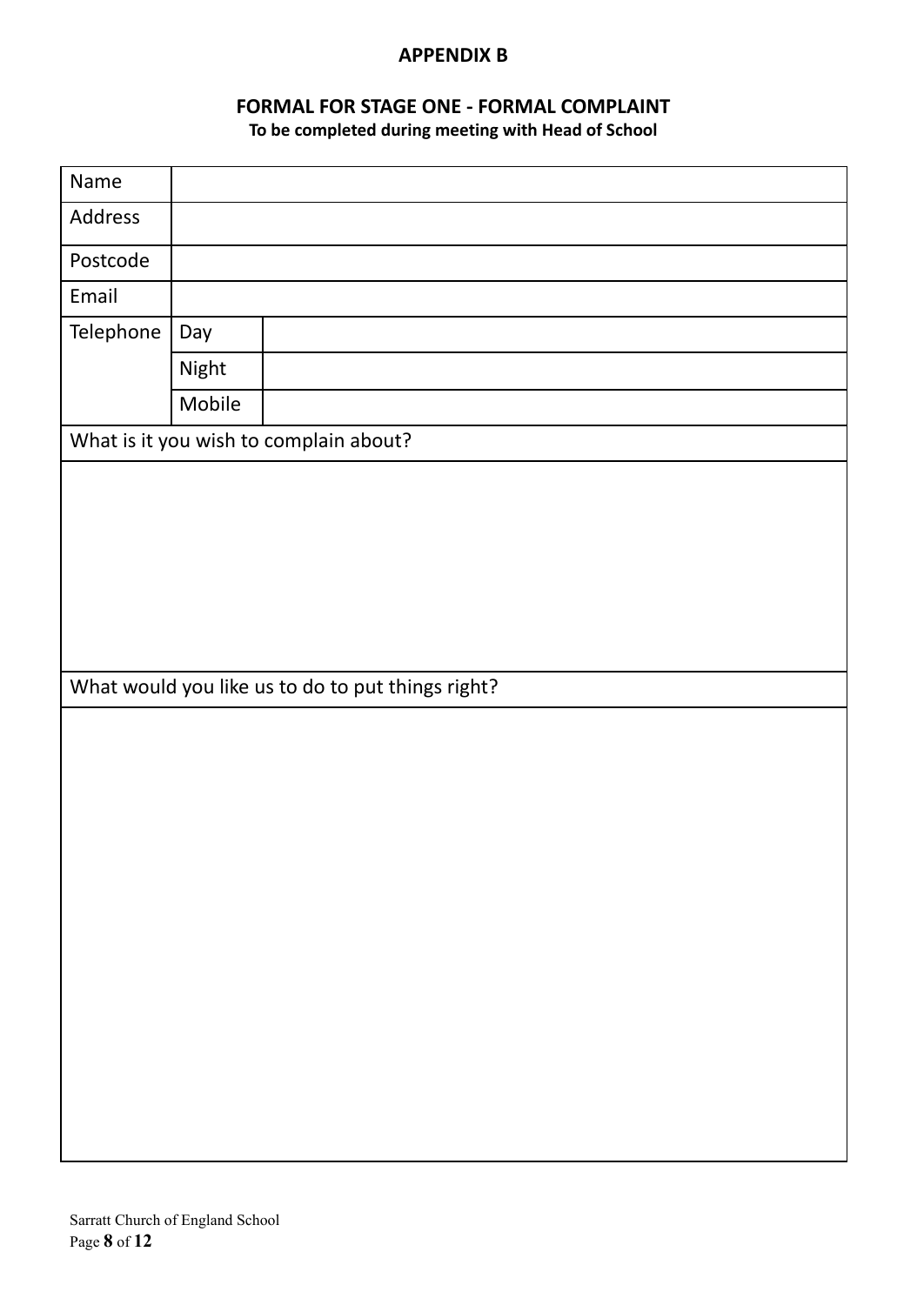| <b>SIGNED</b> |  |
|---------------|--|
| <b>DATE</b>   |  |

#### **APPENDIX C**

#### **FORM FOR STAGE TWO - FORMAL COMPLAINT**

**To be completed, placed in a sealed envelope and addressed for the attention of the chair of governors**

| Name                                      |        |                                                                                     |                |           |
|-------------------------------------------|--------|-------------------------------------------------------------------------------------|----------------|-----------|
| <b>Address</b>                            |        |                                                                                     |                |           |
| Postcode                                  |        |                                                                                     |                |           |
| Email                                     |        |                                                                                     |                |           |
| Telephone                                 | Day    |                                                                                     |                |           |
|                                           | Night  |                                                                                     |                |           |
|                                           | Mobile |                                                                                     |                |           |
| What is it you wish to complain<br>about? |        |                                                                                     |                |           |
|                                           |        |                                                                                     |                |           |
|                                           |        |                                                                                     |                |           |
|                                           |        |                                                                                     |                |           |
|                                           |        |                                                                                     |                |           |
|                                           |        |                                                                                     |                |           |
| (Informal stage)                          |        | Have you raised your issue with the class<br>teacher / appropriate member of staff? | YES (inc date) | <b>NO</b> |
| If so, when did you do this?              |        |                                                                                     |                |           |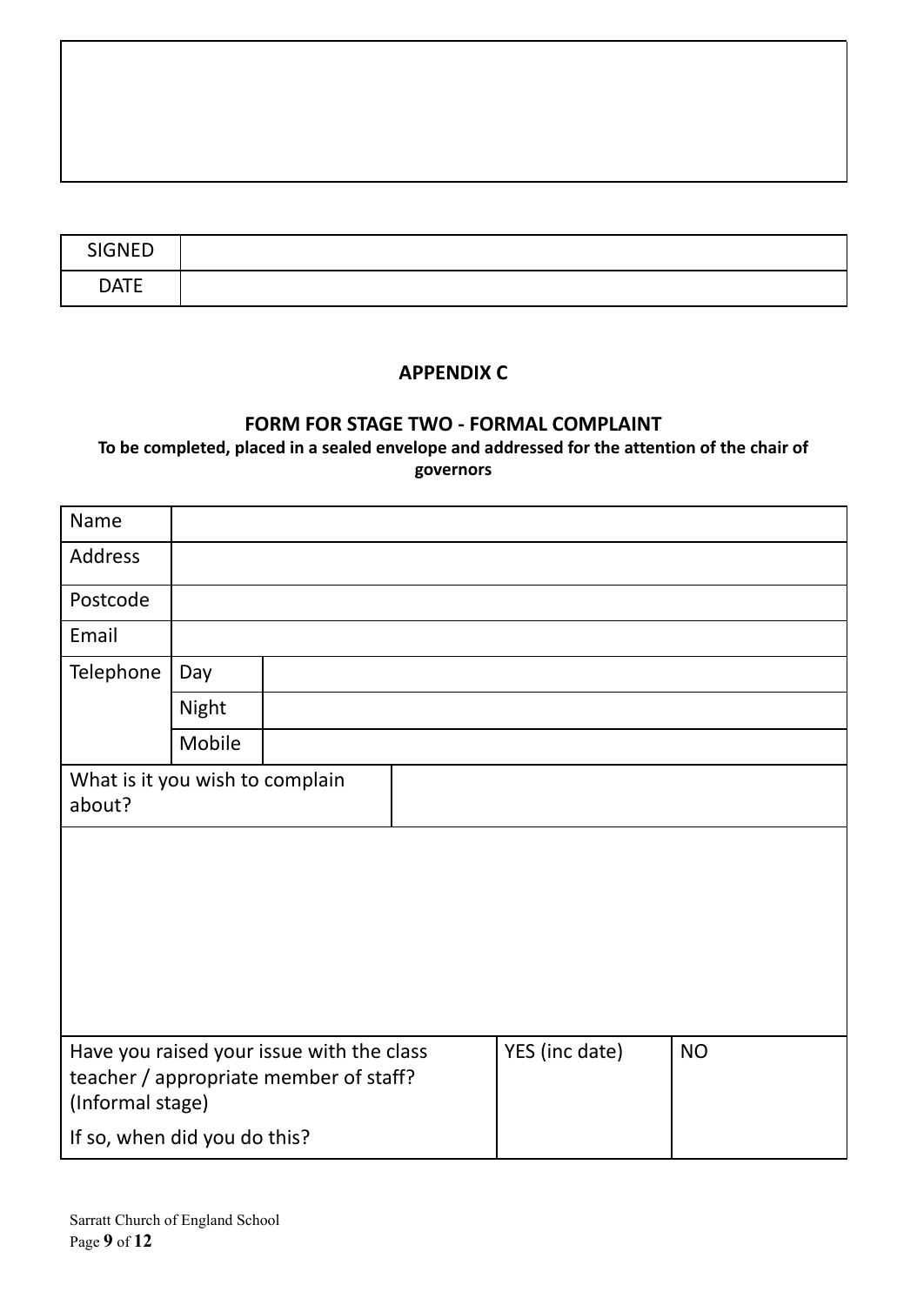| Have you complained to the Head of School?<br>(Stage One) | Yes  | <b>NO</b> |
|-----------------------------------------------------------|------|-----------|
| When did you do this?                                     | Date |           |
| What happened when you complained to the Head of School?  |      |           |
|                                                           |      |           |
|                                                           |      |           |
|                                                           |      |           |
|                                                           |      |           |
|                                                           |      |           |
|                                                           |      |           |
|                                                           |      |           |
|                                                           |      |           |
|                                                           |      |           |
|                                                           |      |           |
|                                                           |      |           |
|                                                           |      |           |
| What would you like us to do to put things right?         |      |           |
|                                                           |      |           |
|                                                           |      |           |
|                                                           |      |           |
|                                                           |      |           |
|                                                           |      |           |
|                                                           |      |           |
|                                                           |      |           |
|                                                           |      |           |
|                                                           |      |           |
|                                                           |      |           |
|                                                           |      |           |
|                                                           |      |           |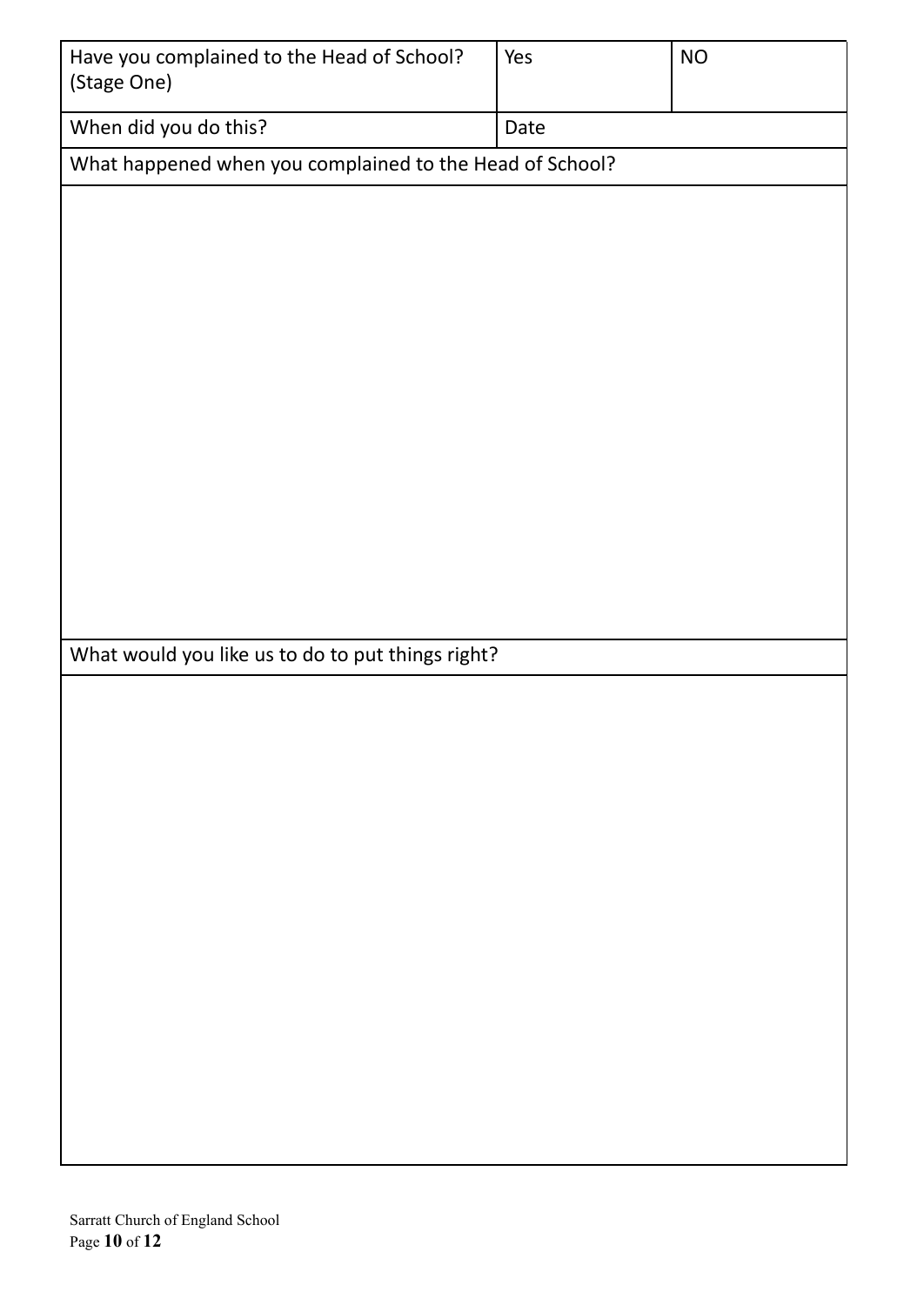| <b>SIGNED</b> |  |
|---------------|--|
| <b>DATE</b>   |  |

# **Appendix D**

# **DEALING WITH COMPLAINTS FLOWCHART**